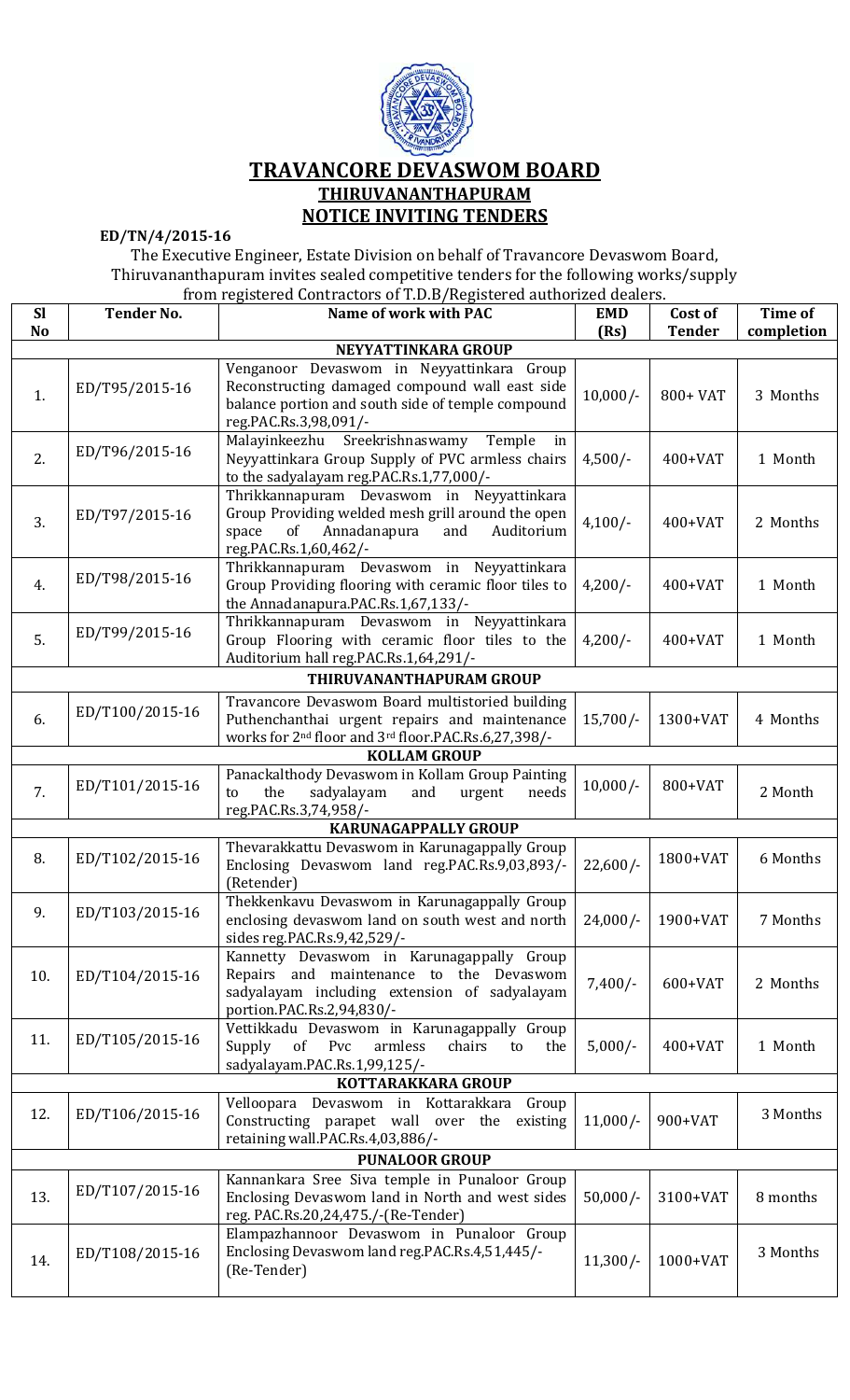| <b>ARANMULA GROUP</b>                         |                 |                                                                                                                                                                                   |            |            |          |  |  |  |
|-----------------------------------------------|-----------------|-----------------------------------------------------------------------------------------------------------------------------------------------------------------------------------|------------|------------|----------|--|--|--|
| 15.                                           | ED/T109/2015-16 | Mekkazhoor<br>Devaswom in<br>Aranmula<br>Group<br>Improvements to the Auditorium and<br>stage.                                                                                    | $8,200/-$  | 700+VAT    | 3 Months |  |  |  |
| PAC.Rs.3,26,298/-<br><b>AMBALAPUZHA GROUP</b> |                 |                                                                                                                                                                                   |            |            |          |  |  |  |
| Thakazhy Devaswom in Ambalapuzha<br>Group     |                 |                                                                                                                                                                                   |            |            |          |  |  |  |
| 16.                                           | ED/T110/2015-16 | Constructing a semi permanent shed for workarea<br>attached to sadyalayam reg.PAC.Rs.2,67,985/-                                                                                   | $6,700/-$  | 600+VAT    | 2 Months |  |  |  |
| 17.                                           | ED/T111/2015-16 | Thakazhy Devaswom in Ambalapuzha Group<br>Constructing a semi permanent shed for resting<br>place in front of Thrippadam Auditorium reg.<br>PAC.Rs.2,76,062/-                     | $6,900/-$  | 600+VAT    | 2 Months |  |  |  |
| 18.                                           | ED/T112/2015-16 | Ambalapuzha Devaswom in Ambalapuzha Group<br>Improvements to the sathram building by providing<br>flooring tiles and yard reg.PAC.Rs.3,75,899/-                                   | $9,500/-$  | 800+VAT    | 3 Months |  |  |  |
|                                               |                 | <b>HARIPPAD GROUP</b>                                                                                                                                                             |            |            |          |  |  |  |
| 19.                                           | ED/T113/2015-16 | Vettikulangara Devaswom in Harippad Group<br>Urgent repairs and maintenance to the sadyalayam.<br>PAC.Rs.2,17,362/-                                                               | $5,500/-$  | $500+VAT$  | 2 Months |  |  |  |
| 20.                                           | ED/T114/2015-16 | Vettikulangara Devaswom in Harippad Group<br>by constructing<br>Enclosing Devaswom<br>land<br>compound wall at the balance portion of existing<br>compound wall.PAC.Rs.2,76,966/- | $7,000/-$  | 600+VAT    | 2 Months |  |  |  |
|                                               |                 | <b>CHANGANASSERY GROUP</b>                                                                                                                                                        |            |            |          |  |  |  |
| 21.                                           | ED/T115/2015-16 | Thenganal Devaswom in Changanassery Group<br>Supply of stainless steel dining tables to the<br>sadyalayam reg.PAC.Rs.4,69,154/-                                                   | $11,800/-$ | 1000+VAT   | 3 Months |  |  |  |
|                                               |                 | MUNDAKKAYAM GROUP                                                                                                                                                                 |            |            |          |  |  |  |
| 22.                                           | ED/T116/2015-16 | Vazhoor Vettikkattu Temple in Mundakkayam<br>Group Supply of PVC armless chairs to the<br>sadyalayam reg.PAC.Rs. 1,77,000/-                                                       | $4,500/-$  | $400+VAT$  | 1 Month  |  |  |  |
|                                               |                 | <b>PARUR GROUP</b>                                                                                                                                                                |            |            |          |  |  |  |
| 23.                                           | ED/T117/2015-16 | Thiruvaloor Sub Group<br>Thiruvaloor Devaswom<br>Parur Group Supply of stainless steel dining tables<br>to the Oottupura reg.PAC.Rs.4,69,154/-                                    | $11,800/-$ | $1000+VAT$ | 2 Months |  |  |  |
| 24.                                           | ED/T118/2015-16 | Constructing<br>Oottupura<br>attached<br>an<br>to<br>Pattupurakkavu Devaswom in Kakkanadu in Parur<br>works<br>Group<br>balance<br>providing<br>flooring<br>reg.PAC.Rs.9,28,480/- | $24,000/-$ | 1900+VAT   | 6 Months |  |  |  |
| 25.                                           | ED/T119/2015-16 | Aluva Mahadeva Temple in Parur Group Supply of<br>PVC armless chairs to the Annadanamandapam<br>reg.PAC.Rs.1,32,750/-                                                             | $3,500/-$  | $400+VAT$  | 1 Month  |  |  |  |
| 26.                                           | ED/T120/2015-16 | Peruvaram Mahadeva Temple in Parur Group<br>Supply of PVC armless chairs to the Oottupura<br>reg.PAC.Rs.1,77,000/-                                                                | $4,500/-$  | $400+VAT$  | 1 Month  |  |  |  |
| 27.                                           | ED/T121/2015-16 | Aluva Mahadeva Temple in Parur Group Supply of<br>stainless<br>steel<br>dining<br>tables<br>the<br>to<br>Annadanamandapam. PAC.Rs.1,89,175/-                                      | $4,800/-$  | $400+VAT$  | 1 Month  |  |  |  |
| 28.                                           | ED/T122/2015-16 | Thiruvaloor Devaswom in Thiruvaloor Sub Group in<br>Parur Group Supply of PVC armless chairs to the<br>Oottupura reg.PAC.Rs.1,77,000/-                                            | $4,500/-$  | $400+VAT$  | 1 Month  |  |  |  |
| <b>VAIKOM GROUP</b>                           |                 |                                                                                                                                                                                   |            |            |          |  |  |  |
| 29.                                           | ED/T123/2015-16 | Thirumoozhikkulam<br>Sree<br>Lakshmanaswamy<br>Devaswom in Vaikom Group Supply of PVC armless<br>Annadanamandapam<br>the<br>chairs<br>to<br>reg.<br>PAC.Rs.1,32,750/-             | $3,400/-$  | $400+VAT$  | 1 Month  |  |  |  |
| <b>ETTUMANOOR GROUP</b>                       |                 |                                                                                                                                                                                   |            |            |          |  |  |  |
| 30.                                           | ED/T124/2015-16 | Major Kaduthuruthy Thaliyal Sree Mahadeva<br>Temple in Ettumanoor Group Supply of stainless<br>steel dining tables to the Auditorium reg.<br>PAC.Rs.4,54,020/-                    | $11,400/-$ | 1000+VAT   | 1 Month  |  |  |  |
| 31.                                           | ED/T125/2015-16 | Major Kaduthuruthy Thaliyal Sree Mahadeva<br>Temple in Ettumanoor Group Supply of PVC armless<br>chairs to the Auditorium reg. PAC.Rs.2,21,250/-                                  | $5,600/-$  | $500+VAT$  | 1 Month  |  |  |  |